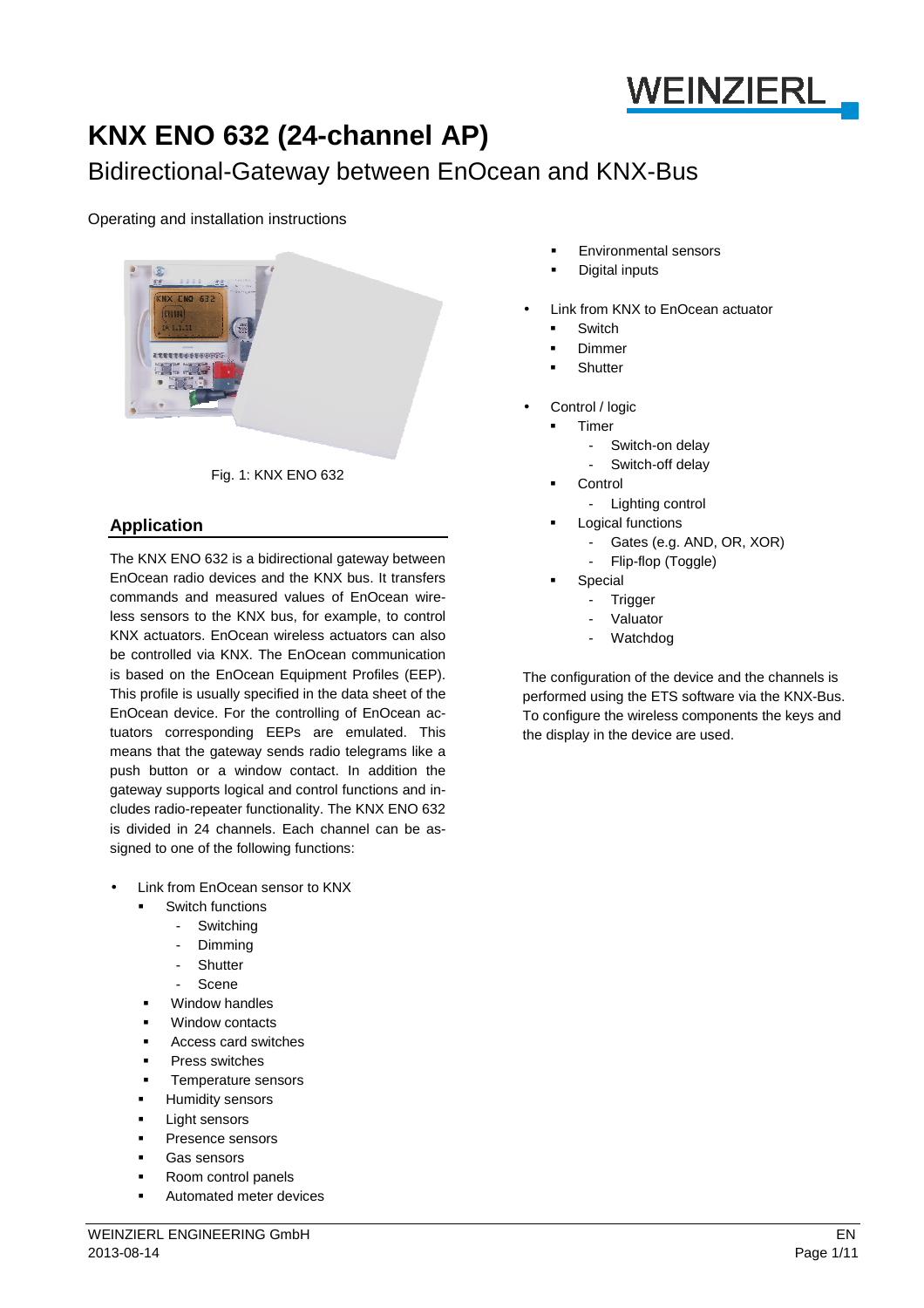## **Mounting and connection**

The mounting can be done on a wall surface (e.g. brick-work or wood). The mounting holes match those of a 55 mm flush-mounted box.

When choosing the installation location the RF range of EnOcean devices to be associated with the gateway has to be considered. Shielding objects (e.g. metal cabinets) or interfering transmitters (e.g. computers, electronic transformers, ballasts) near the gateway should be avoided.

More information on range planning and RF interference can be found in the data sheets of the devices and on www.enocean.com

The connection to the KNX bus is made with a bus connector. The correct polarity of the terminal referred to the printing inside the unit has to be considered. The device is powered by the bus, and does not require an external or additional power supply.

## **Settings before commissioning**

A gateway ex-factory has the default individual address 15.15.255. There are no group addresses and no connections to RF sensors and actuators programmed.

## **Button functions**

The buttons inside the device are only needed for the commissioning phase and are not accessible when closed.

**Key press T1 long (Del.):** Delete the stored device from the current channel (Refer to chapter "Deleting links for RF sensors" and "Deleting links for RF actuators")

**Key press T1 short (Exit):** Leave channel/linking mode

**Key press T2 long (Add):** Start linking mode (Refer to chapter "Linking mode for sensors" and "Linking mode for actuators")

**Key press T2 short (Active):** Activate or change the channels 1-24

**Key press T3:** Activate "**KNX Prog. mode**" – The KNX device can now receive a new individual address. (Refer to Chapter "Programming the physical address")

A long key press is detected when a button is pressed for longer than 2 seconds.



Fig. 2: View of the open unit

## **LCD Display**

The integrated display is used for commissioning and system diagnostics. In normal operation, it is not required and is not visible when the device is closed. The main menu shows the device name, the operation mode (e.g. RUN) and the KNX individual-address (Fig. 3).



The signal strength of received radio telegrams is visualized as a bar at the bottom of the display. If the received telegram corresponds to one or more channels, it will be shown in a channel matrix on the display.

When a channel is selected the first line of the display shows the channel number and the text configured in the ETS ("1 Rocker" in fig. 4). In the second line the channel type (sensor/actuator) and associated EnOcean equipment profiles (EEP) is shown.

In the third line, the number of the allocated and available channel links together with a symbol is displayed. The signal strength bar is displayed in the last line.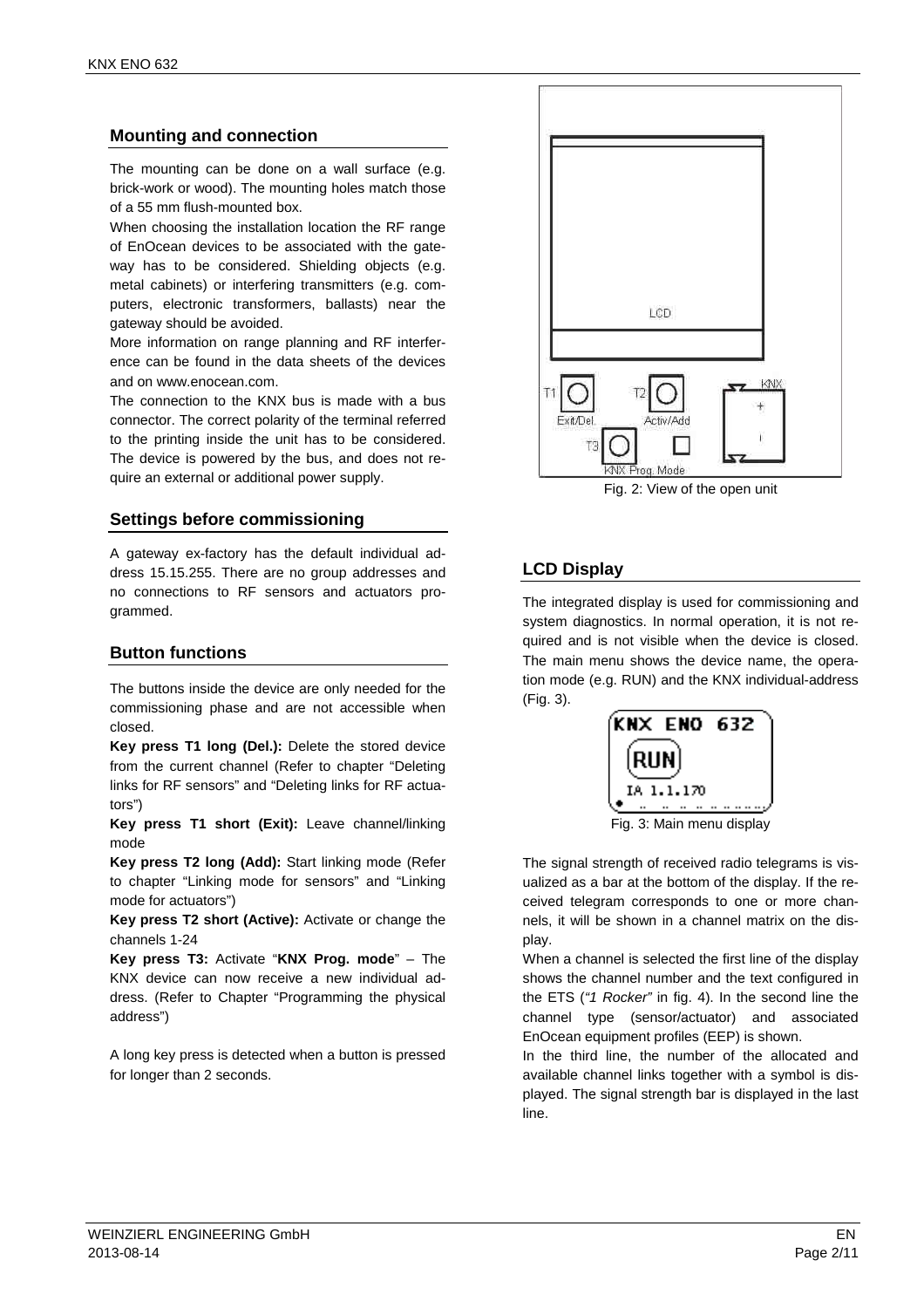

## **Programming the individual address**

Programming the KNX individual address with ETS requires that the programming button T3 ("KNX Prog. mode") be pressed. If the programming or learning mode is active, the red LED ("KNX Prog. mode LED") will be on. It turns off once the device has successfully received the individual address. Afterwards, Group Addresses and Parameters can be programmed by the ETS.

## **Linking to EnOcean-devices**

Before linking to EnOcean devices, the functions have to be programmed for each channel with the ETS. Per channel typically only one EnOcean device can be linked. For switches, window handles and window contacts up to four links per channel are possible.

For actuator channels any number of RF actuators can be learnt.

## **Linking mode for RF sensors**

The operation of the gateway during the teach-in of wireless sensors is done using the two buttons below the display.

If the device is in normal mode, the push button T2 activates, by short key presses, the channel mode and changes to the next channel. The display shows the current channel number and the number of connected devices. Also the ETS configured text will be shown for every channel (Fig. 4).

With a long press of T2 on the visible channel, the linking mode is activated. If the device matches the selected function via the parameter configuration, a transmitting device can be connected to the current channel. A connection is created by pressing the learn-button of the sensor. Window handles and switches must be operated for teach-in because they do not have a separate learn button.

To avoid that other transmitting devices are stored by accidental activation during the programming phase, devices can be programmed only after 3-times activation. For this purpose in the general parameters 'Link switches/handles (RPS) after 3 tel.' must be selected. The sensor has to send three telegrams within 10 seconds to be linked.

The link mode is terminated by a short press of the left key T1, as well as automatically after 5 minutes without operation.

#### **Quick guide linking mode for RF-sensors**

- **1.** T2 short press to select the desired channel.
- **2.** T2 long press to activate the learning mode ("Wait for ENO ...").
- **3.** Activate the learning mode in the RF-sensor.
- **4.** The sensor is now programmed

## **Deleting links for RF sensors**

Links with RF sensors can be deleted in several ways. With a long press on T1 the delete mode is activated for the current channel. The sensor can now be deleted from the visible channel by pressing the learn button on the RF sensor. It is also possible to delete all assignments of the selected channel by pressing T2 ("All"). It is not required to operate the RF sensors.



By programming the application program via the ETS all programmed sensors of all channels will be deleted, when the "Delete all links after download" function in the general parameter is enabled.

If the function of a channel has been changed, programming the parameters with the ETS deletes the links of the modified channel.

The link mode is terminated by a short press of the left key T1, as well as automatically after 5 minutes without operation.

## **Quick guide linking mode for RF-sensors**

- 1. T2 short press to select the desired channel.
- 2. T1 long press to activate the delete mode ("Wait for ENO or del all left ...").
- 3. Activate the learning mode at the desired radio sensor to delete these.

#### Alternatively:

T2 long press to delete all taught-in wireless sensors from the selected channel.

## **Linking mode for RF-actuators**

The operation of the gateway during the linking of actuators is similar to the linking of sensors. First the actuator is placed in linking mode. A long press of T2 at the visible channel activates the linking mode in the gateway. The display shows the "select key" selection (Fig. 6). The action point (top or bottom) of the learn telegram can be selected with the T2 button. On some actuators both action points have to be linked separately.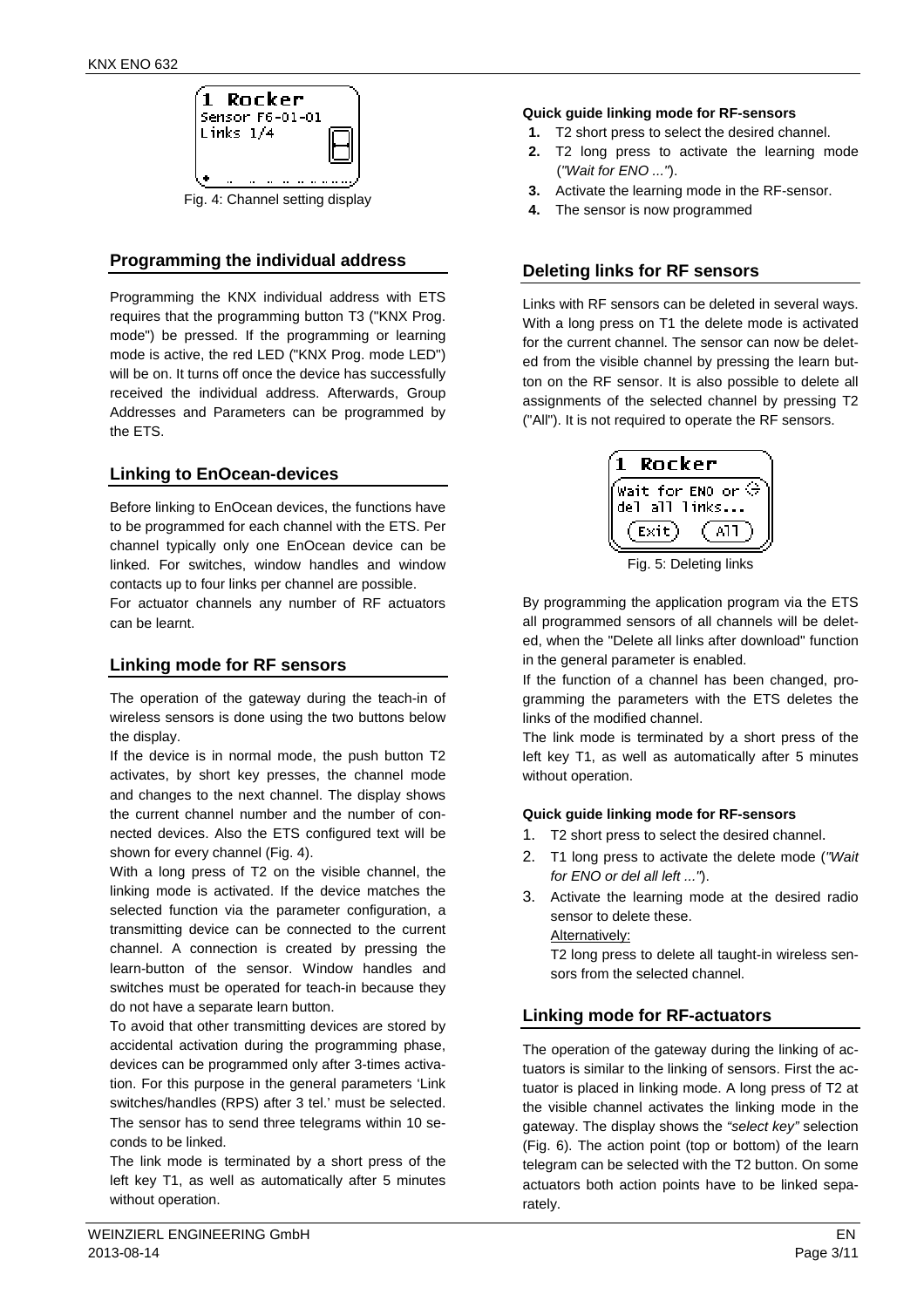

Fig. 6: Selection of learning telegram

Now the button T2 is pressed for sending the learntelegram to the actuator in the learning mode (The display briefly shows "RF"). If this is done, the learning mode of the actuator can be finished. The actuator should now be programmed.

The link mode is terminated by a short press of the left key T1, as well as automatically after 5 minutes without operation.

The procedure for activating the learn mode of the actuator can be found in the Actuator Datasheet.

#### **Quick guide linking mode for RF-actuators**

- 1. Select the desired channel with T2
- 2. Activate the learning mode on the RF-actuator.
- 3. T2 Long press to activate the learning mode in the gateway.
- 4. T2 short press to select the action point.
- 5. T2 long press for sending a learn-telegram to the actuator. (Display: "RF").

## **Deleting links for RF actuators**

The links to RF-actuators are stored in the respective actuators. This can be deleted for many types locally on the device without operating the gateway. With some actuators it is also possible to delete individual links, using learn-telegrams. In this case, the delete works in the same way as the teach-in of the actuators. The actuator must be set into the erasing mode. Each programmed link must be cleared through the learning mode on the gateway. Details are given in the data sheet of the respective actuator.

## **Normal operation**

#### **RF-sensors:**

When in normal operation model, each received EnOcean telegram will be compared to see if it has been assigned to a Channel. If so, the channel is shown shortly in a matrix on the LCD display. Depending on the configured function there will be one or more telegrams sent on the bus. The gateway only sends telegrams to the KNX bus when a corresponding EnOcean telegram has been received. If an EnOcean telegram is not assigned to any channel, only the signal strength is shown in the display with a bar.

If the gateway receives a telegram from the KNX bus, which is assigned to an actuator channel, an RF telegram will be sent for this channel.

## **Internal links**

For some use cases it is necessary to link KNX data points (communication objects) of different channels. Thus, values of sensor channels can be connected with inputs from control channels. But also wireless sensors can be connected with RF actuators.

Datapoints can be linked in the ETS by assigning the same group address to an output and an input object. In this case the values will also be sent to the bus.

In contrast, the internal links are foreseen to link communication objects directly without sending telegrams via the KNX bus. For this purpose no group addresses have to be assigned in the ETS. Internal links can be created in the parameter dialog of the ETS. In the receiving channel, the communication object number of the output channel can be selected. The value of the selected object is copied internally into the receiving object and implements the associated function.

## **Gateway functions**

For each channel, one of the following functions can be chosen. The selection is made in the parameter dialog of the ETS.

## **Link from EnOcean sensor to KNX bus**

The following functions are available in the sensor parameters:

#### - **RPS switch**

| Channel type                 | Link from EnOcean sensor to KNX                                           |
|------------------------------|---------------------------------------------------------------------------|
| Sensor type                  | <b>RPS Switch</b><br>▼                                                    |
| Displayed text               | Rocker                                                                    |
| Switch type                  | 4 Rockers                                                                 |
| KNX function Rocker A        | Switching - on/off (Rocker top/bottom)<br>▼                               |
| <b>KNX</b> function Rocker B | Dimming - brighter/darker (Rocker top/bottom)<br>$\overline{\phantom{a}}$ |
| KNX function Rocker C        | Shutter - up/down (Rocker top/bottom)                                     |
| KNX function Rocker D        | Scene - a/b (Rocker top/bottom)                                           |
| Scene number a               | Scene 1<br>▼                                                              |
| Scene number b               | Scene 2<br>▼                                                              |
| Save scene on long keystroke | No<br>▼                                                                   |

#### Fig. 7: RPS switch (sensor)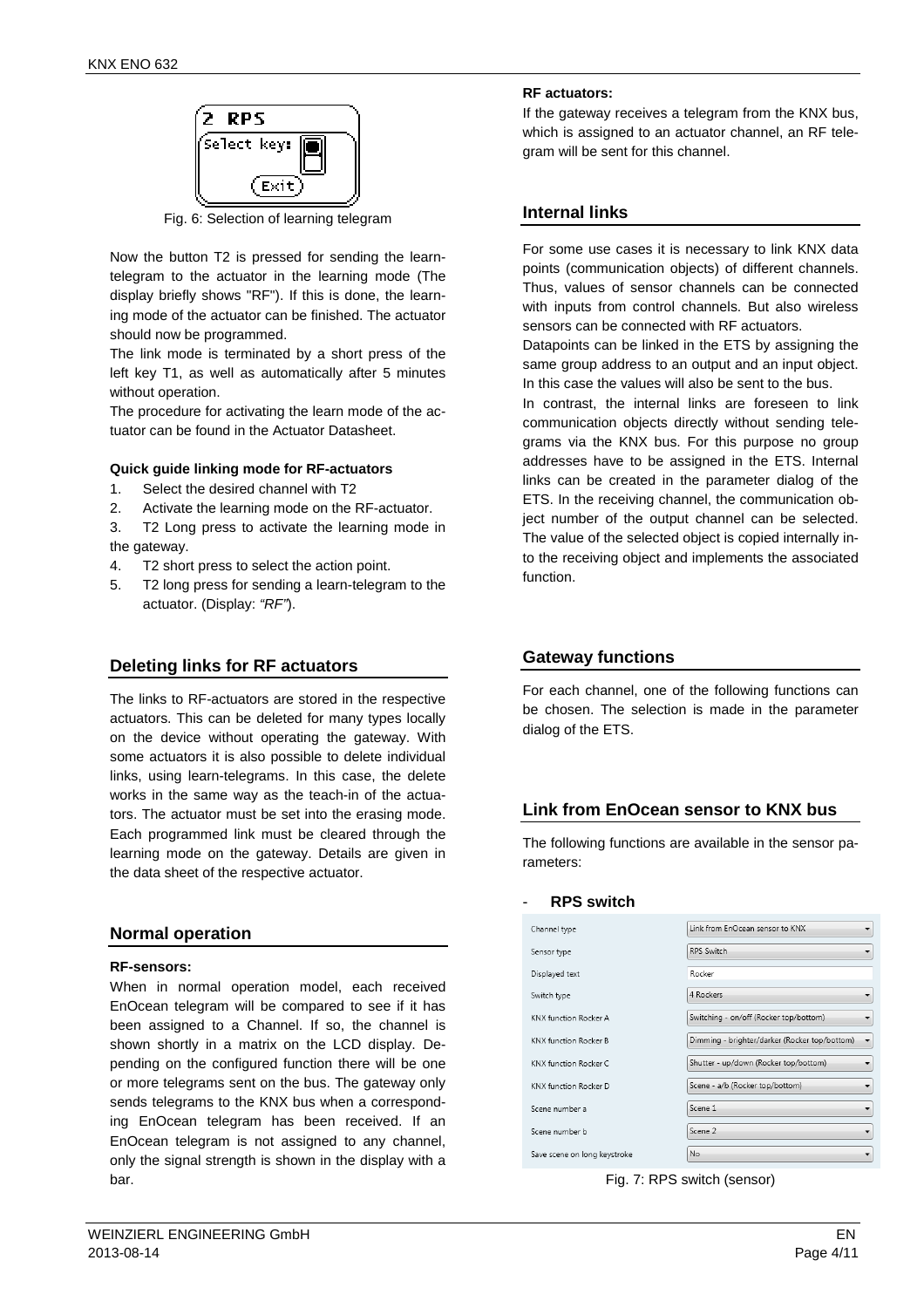There are types of switches from one, two and four rockers. To the Rocker (A…D), the following modes of operation can be assigned:

#### **Switch – On/Off**

#### **On/Off (rocker up/down)**

A short or long key press on the upper switch will send an off-telegram. A short or long key press on the lower switch will send an on-telegram.

#### **On/Off (rocker up/down)**

Function as before, but rocker swapped top and bottom.

| Comm.-Object    | <b>Type KNX</b> | size |
|-----------------|-----------------|------|
| Channel: switch | 1.001           | Bit  |

#### **Dimming**

#### **On/Off – brighter/darker (rocker up/down)**

Short pressing on the top button switches the dimmer on and short pressing on the bottom switches it off. A long press on the top button dims the light brighter and a long press on the bottom button dims darker. Dimming stops by releasing the button.

#### **Off/On – darker/brighter (rocker up/down)**

Function as before, but rocker swapped top and bottom.

| Comm.-Object     | <b>Type KNX</b> | <b>Size</b> |
|------------------|-----------------|-------------|
| Channel: switch  | 1.001           | 1 Bit       |
| Channel: dimming | 3.007           | 4 Bit       |

#### **Shutter – Up/Down**

#### **Slats – shutter up/down (Rocker up/down)**

After a long press on, the run command is sent for the shutter. With a short press the shutter trip stops. When the shutter is not moving, the slats are rotated by a short press on the switch. The direction of the command is up by pressing the top button. By pressing the lower key the run command is "down".

#### **Slats – shutter down/up (Rocker up/down)**

Function as before, but rocker swapped top and bottom.

| Comm.-Object     | <b>Type KNX</b> | <b>Size</b> |
|------------------|-----------------|-------------|
| Channel: Slats   | 1.009           | 1 Bit       |
| Channel: Shutter | 1.008           | Bit         |

#### **Scene – a/b**

Two scenes can be switched. Depending on the setting, a scene can be saved for a long push if the actuator supports this.

| Comm.-Object   | <b>Type KNX</b> | Size    |
|----------------|-----------------|---------|
| Channel: Scene | 18.001          | 1 Biyte |

#### **Other switches and contacts**

| Channel type        | Link from EnOcean sensor to KNX       |
|---------------------|---------------------------------------|
| Sensor type         | 1BS/RPS Special switches and contacts |
| Displayed text      | Special                               |
| Switch/Contact type | 1BS Window contact                    |

Fig.8: Other switches and contacts

In the submenu "Other switches and contacts" window contacts, window handles, key card switches and pressure switches can be integrated.

For window handle sensors, three states can be detected. (Window is open, tilted or closed). When turning the handle in a position the corresponding state will be mapped to two communication objects and transmitted. Up to four handles can be taught to a channel.

The gateway calculates a common status of all handles assigned to the channels. Following some examples from the state table:

| Window 1 | Window <sub>2</sub> | Window 3 | Window 4 | Common |
|----------|---------------------|----------|----------|--------|
|          |                     |          |          | status |
| Open     | Open                | Open     | Open     | Open   |
| Open     | Tilted              | Open     | Open     | Open   |
| Open     | Closed              | Tilted   | Closed   | Open   |
| Closed   | Closed              | Closed   | Tilted   | Tilted |
| Closed   | Closed              | Closed   | Closed   | Closed |

For window handles are available the following communication objects:

| Comm.-Object      | <b>Type KNX</b> | <b>Size</b> |
|-------------------|-----------------|-------------|
| Channel: Status 1 | 1.001           | 1 Bit       |
| Channel: Status 2 | 1.001           | 1 Bit       |

| Handle   | <b>Closed</b> | Tilted | Open |
|----------|---------------|--------|------|
| Status 1 | Off           | Dn     | On   |
| status 2 | Off           | Off    | Οn   |

The position of the handle is dependent on the installation condition. This is described in the datasheet of the window handle. The handle is mounted correctly if two Off-telegrams via both datapoints are sent when the window is closed.

Up to four window contacts can be linked with one channel. The gateway calculates a common status of all contacts assigned to the channel and sends the value "closed only, if all contacts are closed.

For window contacts the following datapoint is available:

| Comm.-Object                       | Type KNX | Size  |
|------------------------------------|----------|-------|
| Channel: Window group open   1.019 |          | 1 Bit |

For pressure switches the following datapoint is available:

| Comm.-Object     | <b>Type KNX</b> | Size |
|------------------|-----------------|------|
| Channel: Pressed | 1.002           | Bit  |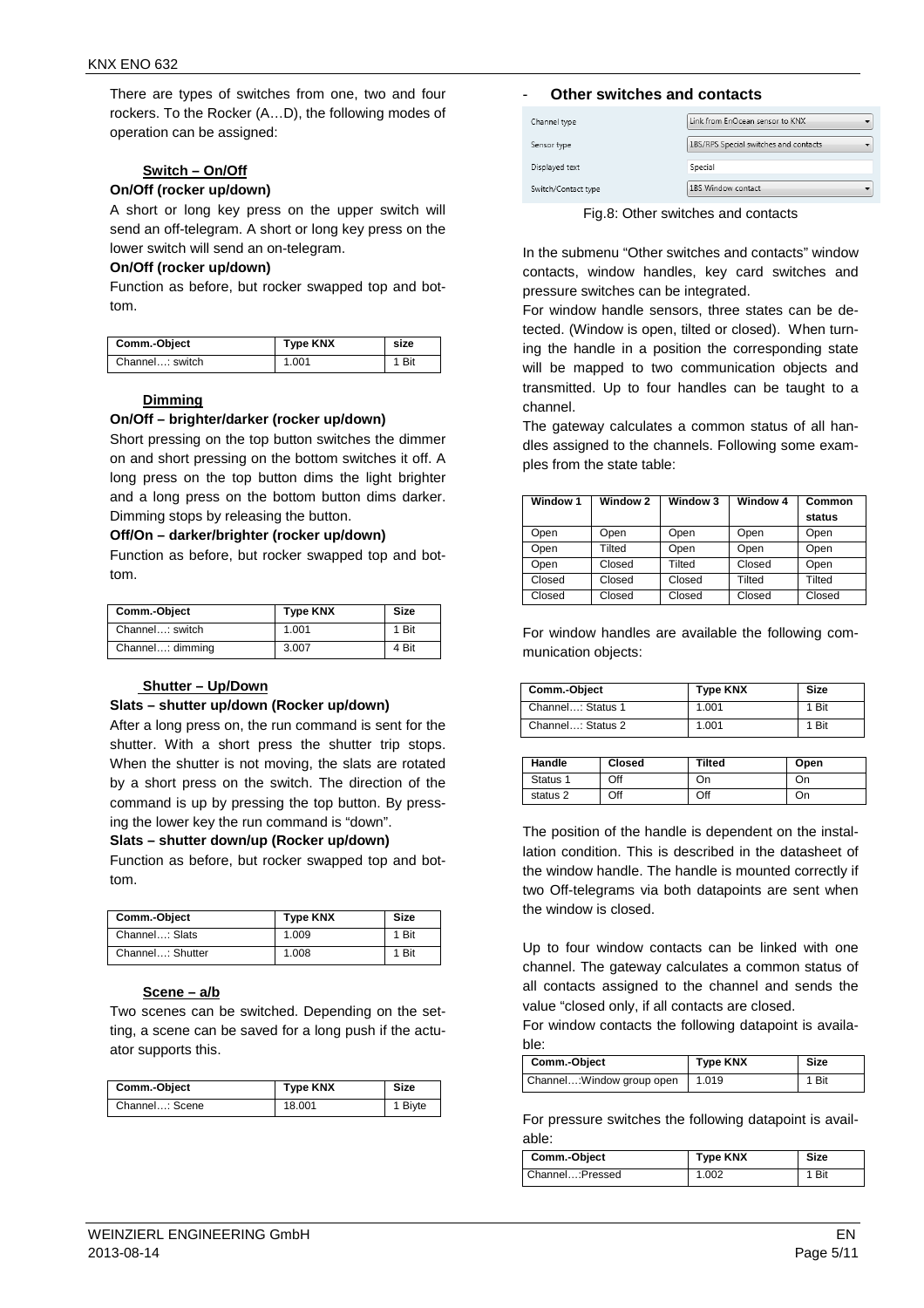For key card switches the following datapoint is available:

| Comm.-Object               | <b>Type KNX</b> | Size  |
|----------------------------|-----------------|-------|
| Channel: Key card inserted | 1.002           | 1 Bit |

#### - **Temperature sensors**

| Channel type            | Link from EnOcean sensor to KNX |
|-------------------------|---------------------------------|
| Sensor type             | 4BS Temperature sensors         |
| Displayed text          | Temp                            |
| Temperature sensor type | A5-02-01: -40  0°C              |

Fig. 9: Temperature sensors

Temperature sensors with various value ranges are supported. The temperature value is mapped to a 2-byte floating-point value.

For all temperature sensors the following communication object is available:

| Comm.-Object         | <b>Type KNX</b> | <b>Size</b> |
|----------------------|-----------------|-------------|
| Channel: Temperature | 9.001           | 2 Byte      |

#### - **Temperature and humidity sensors**

| Channel type                     | Link from EnOcean sensor to KNX      |
|----------------------------------|--------------------------------------|
| Sensor type                      | 4BS Temperature and humidity sensors |
| Displayed text                   | <b>Hum</b>                           |
| Temperature/Humidity sensor type | A5-04-01: 0  40°C. 0  100%           |

Fig. 10: Temperature and humidity sensors

Two different combined sensors can be selected. The measured values are stored in two different communication objects.

| Comm.-Object           | <b>Type KNX</b> | Size   |
|------------------------|-----------------|--------|
| Channel: rel. humidity | 9.007           | 2 Byte |
| Channel: Temperature   | 9.001           | 2 Byte |

#### - **light sensors**

| Channel type      | Link from EnOcean sensor to KNX |  |
|-------------------|---------------------------------|--|
| Sensor type       | 4BS Light sensors               |  |
| Displayed text    | Light                           |  |
| Light sensor type | A5-06-01: 300  60000 lx         |  |

Fig. 11: light sensors

The measuring of light intensity is done in lux (lx). The measured value is available as a 2-byte float value.

| Comm.-Object | <b>Type KNX</b> | Size   |
|--------------|-----------------|--------|
| Channel: Lux | 9.004           | 2 Byte |

#### - **Presence sensors**

| Channel type          | Link from EnOcean sensor to KNX |
|-----------------------|---------------------------------|
| Sensor type           | <b>4BS Occupancy sensors</b>    |
| Displayed text        | Occ                             |
| Occupancy sensor type | A5-07-01: Occupancy             |

Fig. 12: Occupancy sensors

In this section presence sensors and motion detectors can be integrated.

| Comm.-Object      | <b>Type KNX</b> | Size |
|-------------------|-----------------|------|
| Channel: presence | 1.018           | Bit  |

## - **Light-/Temperature- und occupancy sensors**

| Channel type                            | Link from EnOcean sensor to KNX         |
|-----------------------------------------|-----------------------------------------|
| Sensor type                             | 4BS Light/Temperature/Occupancy sensors |
| Displayed text                          | <b>ITO</b>                              |
| Light/Temperature/Occupancy sensor type | A5-08-01: 0., 510 x, 0., 51°C           |

Fig. 13: Light-/Temperature- und occupancy sensors

Light intensity and temperature are each mapped to a communication object with a 2 bytes float value. Presence and motion detectors send 1-bit values.

| Comm.-Object         | <b>Type KNX</b> | <b>Size</b> |
|----------------------|-----------------|-------------|
| Channel: Lux         | 9.004           | 2 Byte      |
| Channel: Temperature | 9.001           | 2 Byte      |
| Channel: Presence    | 1.018           | 1 Bit       |
| Channel: Occupancy   | 1.001           | 1 Bit       |

#### - **Gas sensors**

| Kanaltyp         | Link zu Sensor         |  |
|------------------|------------------------|--|
| Sensortyp        | <b>4BS</b> Gassensoren |  |
| Angezeigter Text | Gas                    |  |
| Gassensortyp     | A5-09-01: CO-Sensor    |  |

Fig. 14: Gas sensors

Sensors for CO and CO2 can be connected. The CO sensor can measure the gas concentration and the temperature (2 bytes each values).

The CO2 sensor can measure gas concentration, temperature and relative humidity (each 2 byte values).

| Comm.-Object         | <b>Type KNX</b> | Size   |
|----------------------|-----------------|--------|
| Channel: Gas         | 9.008           | 2 Byte |
| Channel: Temperature | 9.001           | 2 Byte |
| Channel: Humidity    | 9.007           | 2 Byte |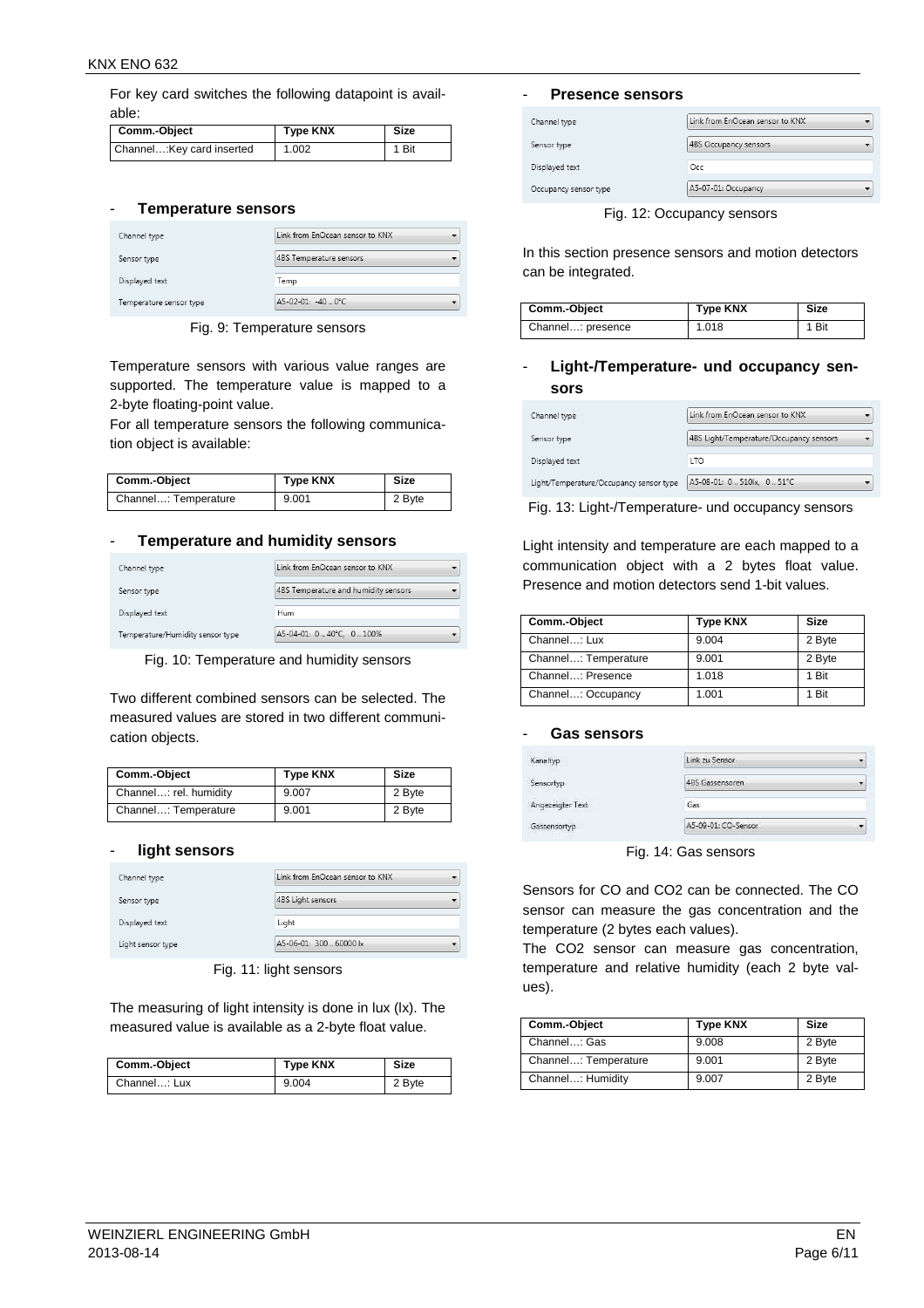#### - **Room operation panel**

| Channel type            | Link from EnOcean sensor to KNX                |
|-------------------------|------------------------------------------------|
| Sensor type             | 4BS Room operating panels                      |
| Displayed text          | Room                                           |
| Room control panel type | A5-10-01: Temperature/Setpoint/Fan/Occupancy - |
| Left limit value [°C]   | $-3$                                           |
| Right limit value [°C]  | $\Rightarrow$<br>3                             |
| Fan speed I [%]         | €<br>33                                        |
| Fan speed II [%]        | $\Rightarrow$<br>66                            |
| Fan speed III [%]       | 100                                            |

Fig. 15: Room operation panel

Various room controls with temperature, presence, and day / night switches can be a linked. Depending on the type, setpoint values, temperature limits and multiple fan speeds can be set.

| Comm.-Object            | <b>Type KNX</b> | <b>Size</b> |
|-------------------------|-----------------|-------------|
| Channel: Fan speed      | 5.001           | 1 Byte      |
| Channel: Temp. setpoint | 9.001           | 2 Byte      |
| Channel: Humidity       | 9.007           | 2 Byte      |
| Channel: Temperature    | 9.001           | 2 Byte      |
| Channel: Occupancy      | 1.018           | 1 Bit       |
| Channel: Night          | 1.001           | 1 Bit       |
| Channel: Automatic Fan  | 1.001           | 1 Bit       |

#### - **Automated meter reading**

| Channel type          | Link from EnOcean sensor to KNX   |  |
|-----------------------|-----------------------------------|--|
| Sensor type           | 4BS Automated meter reading (AMR) |  |
| Displayed text        | AMR                               |  |
| AMR type              | A5-12-00: Counter                 |  |
| Measurement channel A | Channel 0                         |  |
| Measurement channel B | disabled                          |  |
| Measurement channel C | disabled                          |  |

Abb. 16: Automated meter reading

Each channel can read up to three meters. For each counter, there are two communication objects of 4 bytes available: One value for the current consumption and one value for the total consumption.

| Comm.-Object                           | <b>Type KNX</b> | <b>Size</b> |
|----------------------------------------|-----------------|-------------|
| Channel: Count                         | 12.001          | 4 Byte      |
| Channel: Count rate [1/s]              | 12.001          | 4 Byte      |
| Channel: Total energy [kWh]            | 13.013          | 4 Byte      |
| Channel: Current Energy [W]            | 9.024           | 2 Byte      |
| Channel: Total gas [m <sup>3</sup> ]   | 14.076          | 4 Byte      |
| Channel: Current Gas [I/h]             | 9.025           | 2 Byte      |
| Channel: Total water [m <sup>3</sup> ] | 14.076          | 4 Byte      |
| Channel: Current water [I/h]           | 9.025           | 2 Byte      |

#### - **Environmental and weather sensors**

| Channel type                   | Link from EnOcean sensor to KNX |
|--------------------------------|---------------------------------|
| Sensor type                    | 4BS Environmental applications  |
| Displayed text                 | Env.App.                        |
| Environmental application type | A5-13-01: Weather station       |

Fig.17: Environmental sensors

The following environmental sensor types can be programmed: Weather station, sunlight (northern hemisphere), date, time and day, direction and geographic position. Depending on the setting, there are different communication objects for each sensor type.

Weather station:

| Comm.-Object         | <b>Type KNX</b> | <b>Size</b> |
|----------------------|-----------------|-------------|
| Channel: Dawn        | 9.004           | 2 Byte      |
| Channel: Temperature | 9.001           | 2 Byte      |
| Channel: Wind speed  | 9.005           | 2 Byte      |
| Channel: Night       | 1.001           | 1 Bit       |
| Channel: Rain        | 1.001           | 1 Bit       |

#### Sun intensity, northern hemisphere:

| Comm.-Object       | <b>Type KNX</b> | Size   |
|--------------------|-----------------|--------|
| Channel: Sun west  | 9.004           | 2 Byte |
| Channel: Sun south | 9.004           | 2 Byte |
| Channel: Sun east  | 9.004           | 2 Byte |

#### Date:

| Comm.-Object  | <b>Type KNX</b> | Size   |
|---------------|-----------------|--------|
| Channel: Date | 11.001          | 3 Byte |

#### Time and Day:

| Comm.-Object  | <b>Type KNX</b> | Size   |
|---------------|-----------------|--------|
| Channel: Time | 10.001          | 3 Byte |

#### Direction:

| Comm.-Object       | <b>Type KNX</b> | Size   |
|--------------------|-----------------|--------|
| Channel: Elevation | 8.011           | 2 Byte |
| Channel: Azimuth   | 8.011           | 2 Byte |

#### Geographic position:

| Comm.-Object                 | <b>Type KNX</b> | <b>Size</b> |
|------------------------------|-----------------|-------------|
| Channel: degree of longitude | 14.007          | 4 Byte      |
| Channel: degree of latitude  | 14.007          | 4 Byte      |

#### - **Digital input**

| Channel type       | Link from EnOcean sensor to KNX                 |
|--------------------|-------------------------------------------------|
| Sensor type        | <b>4BS</b> Digital input                        |
| Displayed text     | Dig. inp                                        |
| Digital input type | A5-30-01: Single input contact, Battery monitor |

Fig. 18: Digital input

It supports digital inputs with and without battery monitor. The digital inputs with battery monitor send an additional telegram when the battery is weak.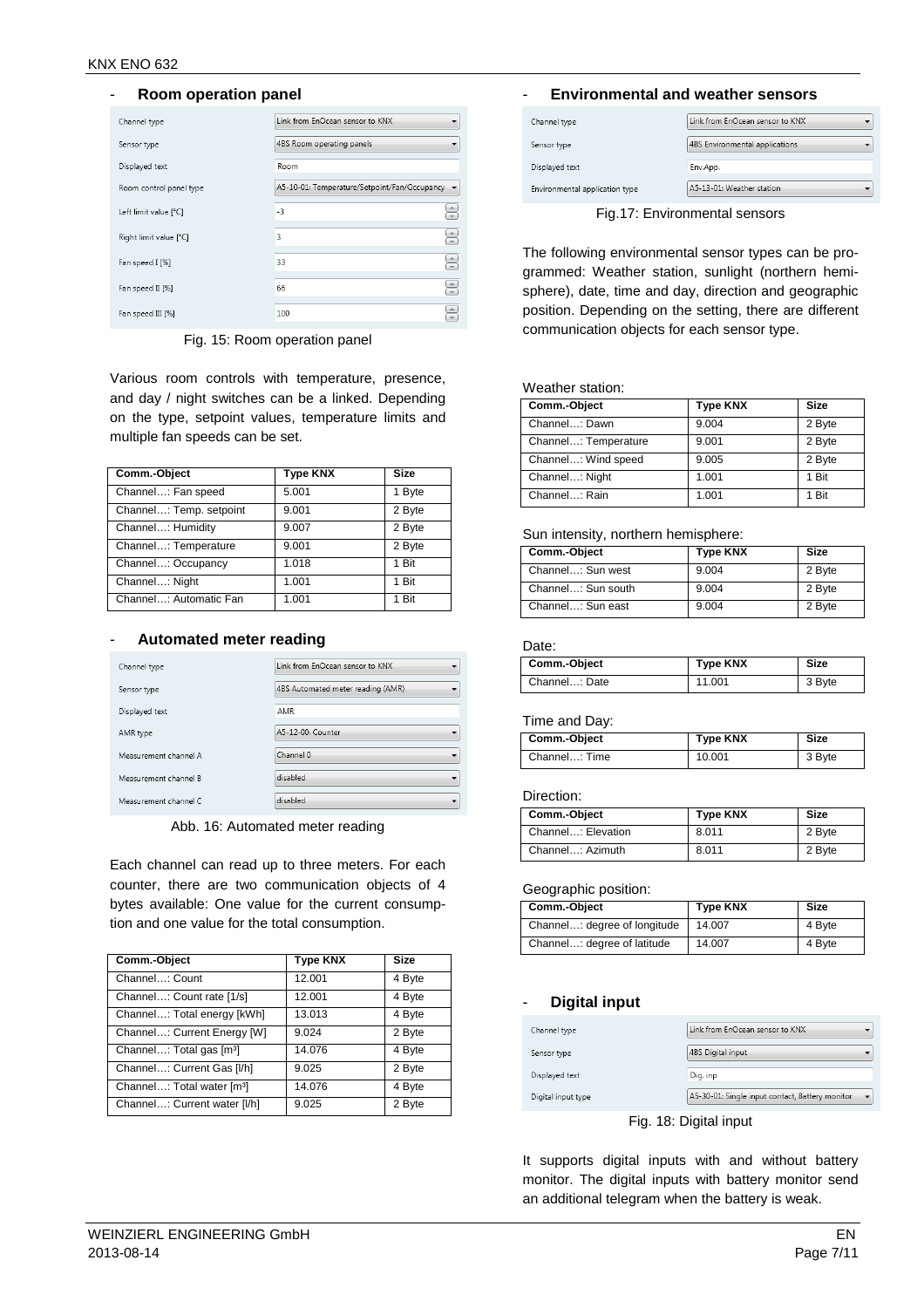| Comm.-Object         | <b>Type KNX</b> | <b>Size</b> |
|----------------------|-----------------|-------------|
| Channel: Contact     | 1.019           | 1 Bit       |
| Channel: Low battery | 1.020           | 1 Bit       |

## **Link to actuators**

To control EnOcean actuators the gateway emulates the corresponding sensor profiles. This means the device sends the same radio telegrams as an EnOcean push button for example. Here, each channel uses its own sender ID.

The following functions are available in the actuator parameters:

#### - **RPS switch**

| Channel type         | Link from KNX to EnOcean actuator      |
|----------------------|----------------------------------------|
| Emulated sensor type | <b>RPS Switch</b>                      |
| Displayed text       | <b>RPS</b>                             |
| <b>KNX</b> function  | Switching - Rocker top/bottom (on/off) |
| GO Switch            | No internal connection                 |

Fig. 19: RPS switch (actuator)

Various KNX functions are selected, similar to the sensors (Dimming, blinds, scene und switching). Depending on the type of actuator, the correct KNX function has to be chosen.

| Comm.-Object       | <b>Type KNX</b> | <b>Size</b> |
|--------------------|-----------------|-------------|
| Channel: Switching | 1.001           | 1 Bit       |
| Channel: Dimming   | 3.007           | 4 Bit       |
| Channel: Blinds    | 1.008           | 1 Bit       |
| Channel: Slats     | 1.009           | 1 Bit       |
| Channel: Scene     | 18.001          | 1 Byte      |

Absolute dimming is not available because it is not provided in the EEPs.

#### - **1BS Contact input**

| Channel type         | Link from KNX to EnOcean actuator |  |
|----------------------|-----------------------------------|--|
| Emulated sensor type | 1BS Input contact                 |  |
| Displayed text       | Contact                           |  |
| GO Window open       | No internal connection            |  |

Fig. 20: 1BS Contact input

It can simulate a simple contact input. On or off will be sent.

| Comm.-Object         | <b>Type KNX</b> | Size   |
|----------------------|-----------------|--------|
| Channel: Window open | 1.019           | 1 Byte |

#### **Control/Logic**

Control / logic functions can be selected. They include time, control, logic, encoder, trigger and watchdog functions.

#### - **Timer**

| Channel type               | Control/Logic          |
|----------------------------|------------------------|
| Control/Logic type         | Timer                  |
| Displayed text             | Timer                  |
| Timer type                 | Switch-on delay        |
| Delay time [s]             | ÷<br>60                |
| Output                     | Not inverted           |
| GO Switch-on delayed input | No internal connection |

Fig. 21: Timer

It is possible to realize a switch-on and switch-off delays. The time is set in seconds.

| Comm.-Object               | <b>Type KNX</b> | Size  |
|----------------------------|-----------------|-------|
| Channel: Switch-on delayed | 1.001           | 1 Bit |
| input                      |                 |       |
| Channel: Switch-on delayed | 1.001           | 1 Bit |
| output                     |                 |       |

| Comm.-Object                          | <b>Type KNX</b> | Size  |
|---------------------------------------|-----------------|-------|
| Channel: Switch-off delayed<br>input  | 1.001           | 1 Bit |
| Channel: Switch-off delayed<br>output | 1.001           | 1 Bit |

#### - **Controller**

| Channel type                            | Control/Logic<br>▼                     |
|-----------------------------------------|----------------------------------------|
| Control/Logic type                      | Controller<br>▼                        |
| Displayed text                          | Control                                |
| Control algorithm                       | Lighting control<br>▼                  |
| Control type                            | Low automated (e.g. store window)<br>▼ |
| Light setpoint top [Lux]                | €<br>500                               |
| Switch-off delay manual operation [min] | €<br>30                                |
| Dim value low [%]                       | €<br>20                                |
| Dim value high [%]                      | $\bigoplus$<br>100                     |
| GO Controller on/off                    | No internal connection                 |
| GO Light on/off                         | No internal connection<br>۰            |
| GO Light actual value                   | No internal connection<br>▼            |

Fig. 22: Controller

#### Lighting control

Several functions can be realized:

#### - **Full-automatic control**

A typical application for the fully automatic control is the lighting of a corridor.

The light is turned on in presence when the current brightness value is below the threshold. By manual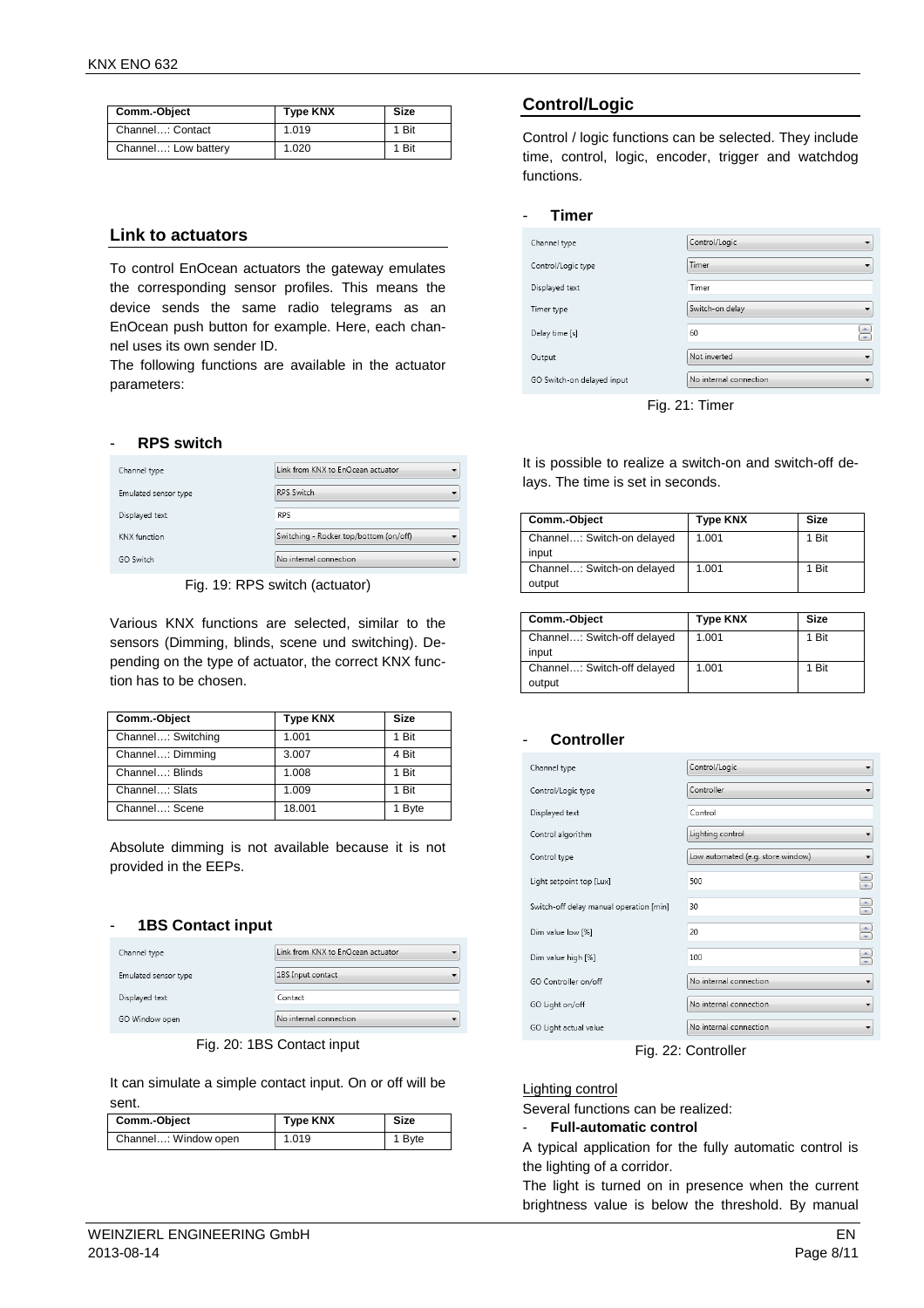operation, the light can be switched on or off for a specific time.

#### - **Semi-automatic control**

The semiautomatic mode allows the user or residents to turn the lights on and off manually. The semiautomatic only intervenes when the light was 'forgotten'. A typical application is an office room with several desks.

The light will not be switched on automatically. The semi-automatic switches the light off when the current brightness value is above the threshold or when for a defined time presence is no longer detected.

#### Simple control

The simple control only evaluates the brightness and can be used, for example, for a store window.

The light turns on if it is too dark, and automatically turns off when the brightness limit is reached.

| Comm.-Object                | <b>Type KNX</b> | <b>Size</b> |
|-----------------------------|-----------------|-------------|
| Channel: Controller on/off  | 1.001           | 1 Bit       |
| Channel: Light on/off       | 1.001           | 1 Bit       |
| Channel: Presence           | 1.019           | 1 Bit       |
| Channel: Light actual value | 9.004           | 2 Byte      |
| Channel: Switch             | 1.001           | 1 Bit       |
| Channel: Dimm value         | 5.001           | <b>Byte</b> |

#### - **Logic element**

| Channel type       | Control/Logic          |
|--------------------|------------------------|
| Control/Logic type | Logic element          |
| Displayed text     | Logic                  |
| Logic type         | Gate                   |
| Gate type A        | AND gate               |
| Gate type B        | AND gate               |
| GO Gate input A1   | No internal connection |
| GO Gate input A2   | No internal connection |
| GO Gate input B1   | No internal connection |
| GO Gate input B2   | No internal connection |

#### Fig. 23: Logic element

#### AND-, OR-, XOR-, NAND-, NOR-, XNOR-Gate

Two different logic functions can be selected independently for Type A or Type B.

| Comm.-Object           | <b>Type KNX</b> | <b>Size</b> |
|------------------------|-----------------|-------------|
| Channel: Gate input A1 | 1.001           | 1 Bit       |
| Channel: Gate input A2 | 1.001           | 1 Bit       |
| Channel: Gate output A | 1.001           | 1 Bit       |
| Channel: Gate input B1 | 1.001           | 1 Bit       |
| Channel: Gate input B2 | 1.001           | 1 Bit       |
| Channel: Gate output B | 1.001           | 1 Bit       |

#### Inverter

Four signals can be inverted. (Input and output A-D)

| Comm.-Object                 | <b>Type KNX</b> | <b>Size</b> |
|------------------------------|-----------------|-------------|
| Channel: Inverter input A-D  | 1.001           | 1 Bit       |
| Channel: Inverter output A-D | 1.001           | Bit         |

#### Toggle flip-flop

- **Special** 

Per channel, up to 4 flip-flops can be used. If the input receives "1", the output changes its value ("0" to "1" or "1" to "0").

| Comm.-Object                            | <b>Type KNX</b> | Size  |
|-----------------------------------------|-----------------|-------|
| Channel: Toggle flip-flop<br>input A-D  | 1.001           | 1 Bit |
| Channel: Toggle flip-flop<br>output A-D | 1.001           | 1 Bit |

| эресіаі                 |                        |                  |
|-------------------------|------------------------|------------------|
| Channel type            | Control/Logic          | ▼                |
| Control/Logic type      | Special                | ۰                |
| Displayed text          | Special                |                  |
| Special type            | Valuator               | ▼                |
| Data type               | Float                  |                  |
| A: Value for 0          | $\mathbf{0}$           | $\frac{1}{\tau}$ |
| A: multiplier           | $*1$                   | ۰                |
| A: Value for 1          | 0                      | ÷                |
| A: multiplier           | ×<br>$\mathbf{1}$      | ▼                |
| B: Value for 0          | 0                      | $\frac{1}{\pi}$  |
| B: multiplier           | $*1$                   | ▼                |
| B: Value for 1          | 0                      | ÷                |
| B: multiplier           | $*1$                   | ۳                |
| GO Valuator binary in A | No internal connection | ۳                |
| GO Valuator binary in B | No internal connection | ۳                |
|                         |                        |                  |

Fig. 24: Special

#### Valuator (byte)

Up to 4 byte-valuators can be implemented on one channel. If the values "0" or "1" are received on the input datapoint , the configured value will be sent via the output datapoint.

| Comm.-Object                         | Type KNX | <b>Size</b> |
|--------------------------------------|----------|-------------|
| Channel: Valuator binary-in<br>$A-D$ | 1.001    | 1 Bit       |
| Channel: Valuator value out<br>A-D   | 5.000    | 1 Byte      |

#### Valuator (float)

Up to 2 float-valuators can be implemented on one channel. If the values "0" or "1" are received on the input datapoint, then the configured value will be sent via the output datapoint.

| Comm.-Object                       | <b>Type KNX</b> | Size   |
|------------------------------------|-----------------|--------|
| Channel: Valuator binary-in<br>A-B | 1.001           | 1 Bit  |
| Channel: Valuator value out<br>A-B | 9.000           | 2 Byte |

#### Trigger (byte)

Up to 4 byte-triggers can be implemented on one channel. The trigger compares input value with the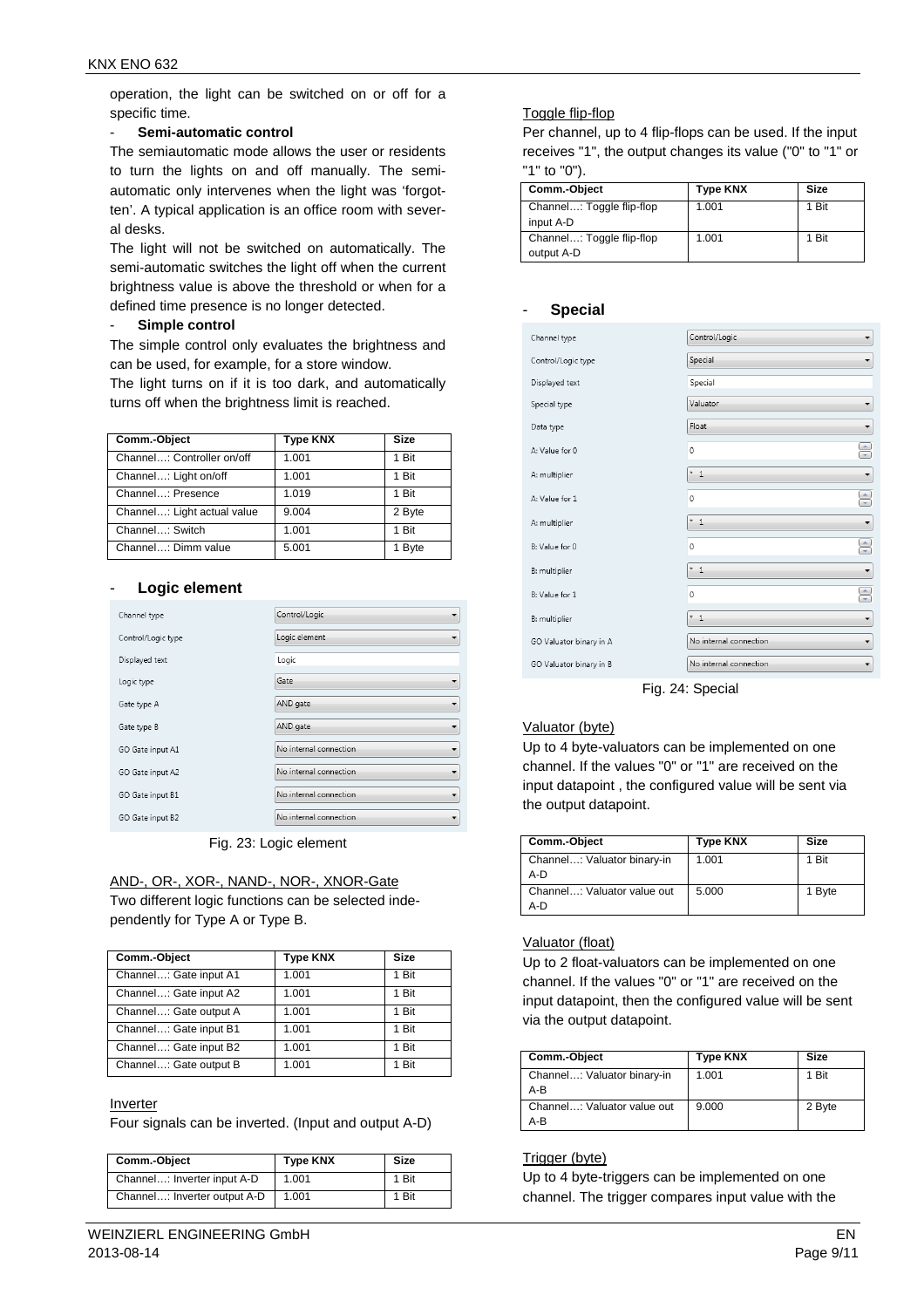configured trigger level corresponding to the configured condition. Is this condition is fulfilled, the value "1" will be sent via the output datapoint.

| Comm.-Object                       | <b>Type KNX</b> | Size   |
|------------------------------------|-----------------|--------|
| Channel: Trigger value in A-       | 5.000           | 1 Byte |
| Channel: Trigger binary out<br>A-D | 1.001           | 1 Bit  |

#### Trigger (float)

Up to 2 float-triggers can be implemented on one channel. The trigger compares the input value with the configured trigger level corresponding to the configured condition. Is this condition is fulfilled, the value "1" will be sent via the output datapoint.

| Comm.-Object                       | <b>Type KNX</b> | Size   |
|------------------------------------|-----------------|--------|
| Channel: Trigger value in A-<br>в  | 9.000           | 2 Byte |
| Channel: Trigger binary out<br>A-B | 1.001           | 1 Bit  |

#### Watchdog

Up to 4 group objects can be monitored on one channel. If the associated group object (GO) does not send a value within the configured time, then the value "1" will be sent via the output (alarm) datapoint. For the connecting of the group objects only the internal links can be used.

| Comm.-Object          | <b>Type KNX</b> | Size |
|-----------------------|-----------------|------|
| Channel: Watchdog A-D | 1.001           | Bit  |
| alarm                 |                 |      |

## **Repeater function**

The repeater function is used for extend distances between sensors and actuators. The KNX ENO 632 is a level-1 radio repeater. This means, that only telegrams that come directly from a transmitter will be repeated. Telegrams sent by other repeaters are not repeated again.

The repeater function of the KNX ENO 632 is activated by the general parameters in the ETS. If the function is enabled it will be displayed in the main menu of the display (Fig. 26).



Fig. 25: Active repeater function

## **Bus monitor function**

The integrated bus monitor function is used for system diagnostics directly on the device. The device can display both EnOcean and KNX telegrams.

A short press of T1 in menu activates the dual EnOcean and KNX bus monitor ("E+K BUSMON"). The last five incoming and outgoing messages are displayed at the bus monitor. With a long press of T2 can be switched between the EnOcean bus monitor ("ENO BUSMON"), the KNX bus monitor ("KNX BUSMON") and the dual E+K bus monitor.

To return to the main menu of the gateway, the T1 button is used. The bus monitor is automatically closed after 5 minutes of inactivity.

#### **EnOcean bus monitor**

If a telegram is received from an EnOcean device, the signal strength (RSSI) value is shown in the first position of the line. The RSSI (Received Signal Strength Indication) is represented by a value between 1 and 4  $(1 = min., 4 = best)$ . The first 8 digits of numeric value is the hexadecimal ID of the sending device. The transmitted data is displayed also in hexadecimal coding in the second numeric part.

If a message is sent by the gateway, it is displayed in the first position of the line with an "S". The ID used by the gateway and the transferred data are also shown.



Fig. 26: EnOcean bus monitor

## **KNX bus monitor**

The KNX bus monitor displays the messages at the object level. Therefore, only group telegrams are visible which address the gateway or which are sent by it. If a telegram is received from KNX bus, it will be shown in the KNX bus monitor with an "I". Behind it the decimal group object number and the data packet will be shown with up to 4 hexadecimal bytes. If a KNX group address is associated with several group objects in the gateway, then one line will be shown for each link.

When sending a message to the KNX bus, an "O" is displayed with the decimal object number and the data packet in hexadecimal coding.